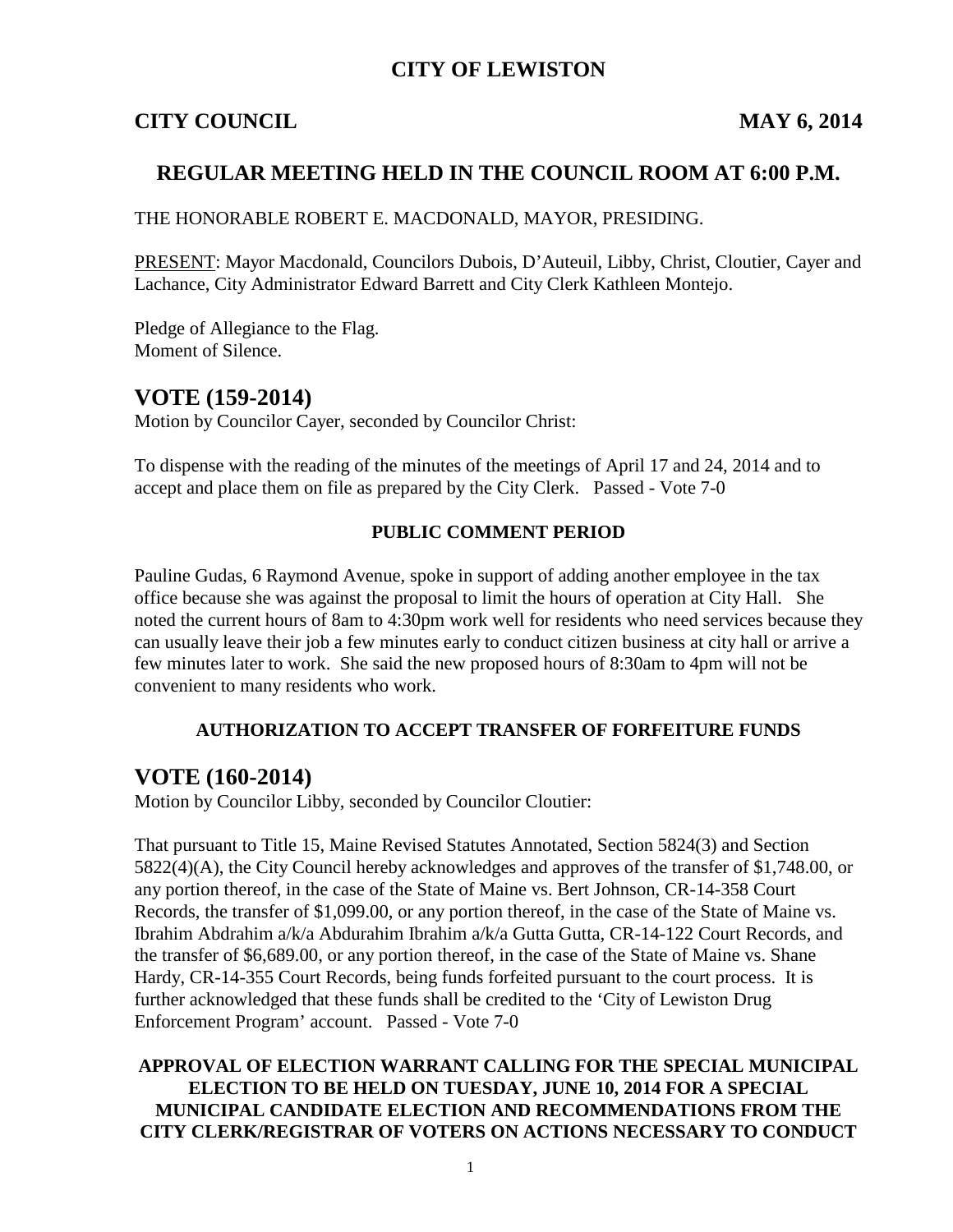#### **THE STATE CANDIDATE PRIMARY ELETION TO BE HELD ON TUESDAY, JUNE 10, 2014**

# **VOTE (161-2014)**

Motion by Councilor Libby, seconded by Councilor Cloutier:

Be It Ordered by the City Council that the Election Warrant be issued for the Special Municipal Election to be held on Tuesday, June 10, 2014 for the purposes of electing three Joint Charter Commissioners at large; and

To approve the following recommendations from the City Clerk/Registrar of Voters on actions necessary to conduct the Special Municipal Candidate and State Candidate Primary Election to be held on Tuesday, June 10, 2014:

A. That the hours for acceptance of registrations in person only, prior to the June 10th election, as required by MRSA Title 21A, sec. 122, 6A(2), be set at 8:00am to 4:30pm, May 21 through June 9, 2014.

B. That the names of those persons who register during the closed session for registration shall be recorded in accordance with MRSA Title 21A, sec. 122, subsec. 7B, expect the day prior to the election when they shall be recorded in accordance with subsec. 7A.

C. Pursuant to Title 21A, sec 759(7), absentee ballots will be processed at the polling place at 8:00am, 6:00pm, and any and all remaining shall be processed at 8:00pm, if necessary.

Passed - Vote 7-0

### **SPECIAL AMUSEMENT PERMIT FOR GRIDIRON RESTAURANT, 1567 LISBON STREET**

Mayor Macdonald opened the public hearing to receive citizen input and comment. No members of the public spoke for or against this item. Mayor Macdonald then closed the hearing.

### **VOTE (162-2014)**

Motion by Councilor Christ, seconded by Councilor Libby:

To grant a Special Amusement permit for live entertainment to The Gridiron Restaurant, 1567 Lisbon Street. Passed - Vote 7-0

### **PUBLIC HEARING AND ADOPTION OF THE RESOLVE APPROVING THE FEDERAL FY2014 COMMUNITY DEVELOPMENT BLOCK GRANT (CDBG) ACTION PLAN BUDGET FOR SUBMITTAL TO THE US DEPARTMENT OF HOUSING AND URBAN DEVELOPMENT (HUD)**

Mayor Macdonald opened the public hearing to receive citizen input and comment. No members of the public spoke for or against this item. Mayor Macdonald then closed the hearing.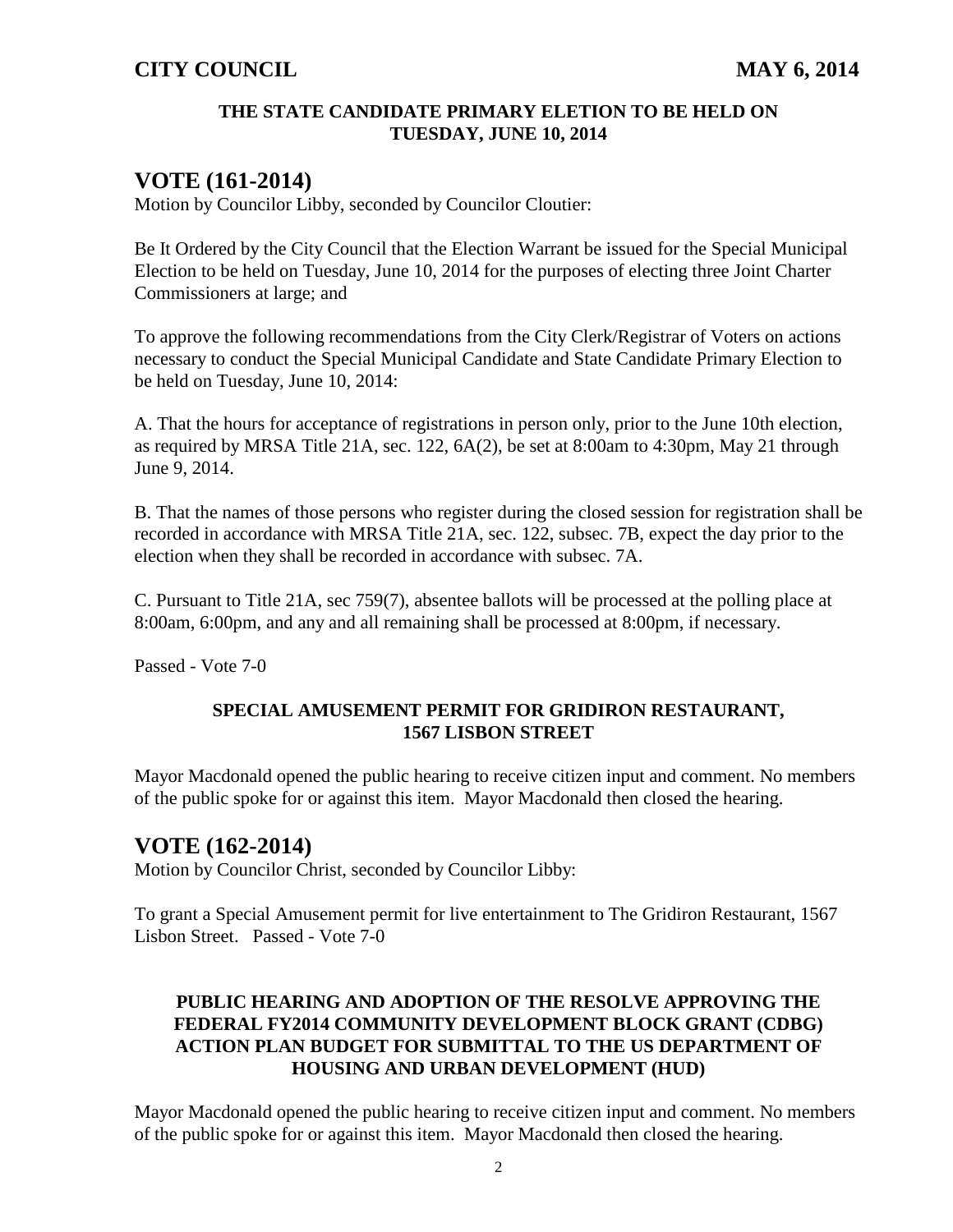# **VOTE (163-2014)**

Motion by Councilor Libby, seconded by Councilor Christ:

To adopt the Resolve approving the FY2014 Community Development Block Grant Action Plan Budget for submittal to the US Department of Housing and Urban Development:

Whereas, in accordance with applicable sections of 24 CFR Parts 91 and 570 and the City's Citizen Participation Plan, the City has provided citizens with adequate notice and opportunity to review and comment on its annual Action Plan budget; and

Whereas, the City Council has, on this date, conducted a public hearing and accepted public comments on the proposed Action Plan; and

Whereas, HUD requires that final local acceptance of the CDBG Action Plan budget take effect a minimum of 45 days prior to the end of this fiscal year, which occurs on June 30, 2013;

Now, Therefore, Be It Resolved by the City Council of the City of Lewiston that the attached schedule of funds for the Federal Fiscal Year 2014 (FY14) CDBG budget (Action Plan) is hereby adopted and City staff is hereby authorized to submit the FY2014 Action Plan to the U.S. Department of Housing and Urban Development as adopted.

Passed - Vote 7-0

### **FINAL BUDGET PUBLIC HEARING FOR THE FISCAL YEAR 2015 EDUCATION BUDGET AND CONTINUATION OF THE FINAL BUDGET PUBLIC HEARING FOR THE MUNICIPAL BUDGET TO THE MAY 20 CITY COUNCIL MEETING**

### **VOTE (164-2014)**

Motion by Councilor Cloutier, seconded by Councilor Lachance:

To conduct a final budget public hearing to receive citizen input and communication regarding the proposed Fiscal Year 2015 Education budget and to continue the final budget public hearing for input on the municipal budget to the May 20, 2014 City Council meeting. Passed - Vote 7-0

The Mayor opened up the floor to receive citizen comment on the Education budget. No members of the public spoke or against the budget during the hearing. The Mayor then closed the public input session.

### **RESOLVE APPROVING THE FY2015 BUDGET FOR THE LEWISTON SCHOOL DEPARTMENT**

### **VOTE (165-2014)**

Motion by Councilor D'Auteuil, seconded by Councilor Cayer:

To adopt the Resolve approving the FY15 budget for the Lewiston School Department:

Whereas, pursuant to the City Charter, the Lewiston School Committee prepared and approved a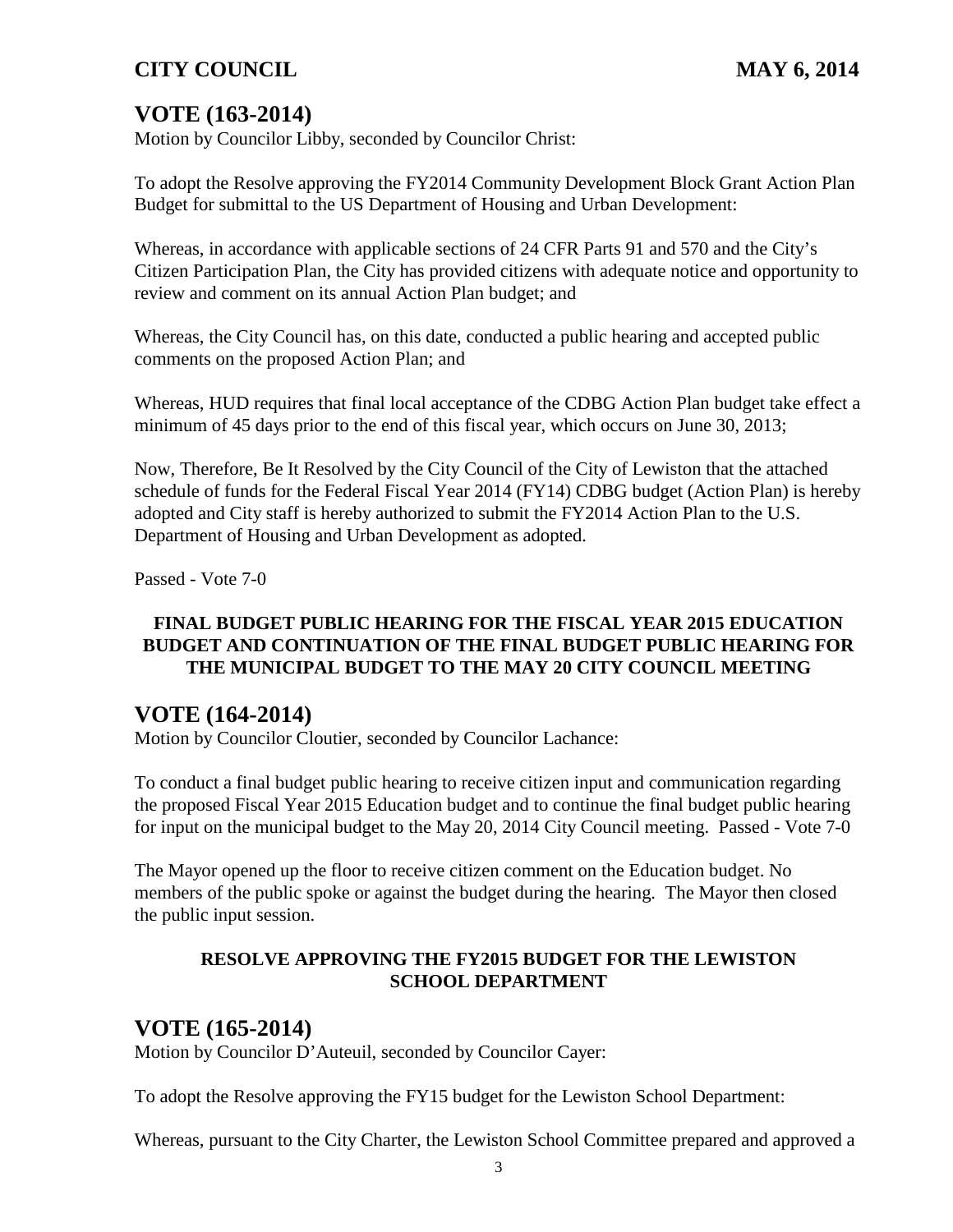FY15 budget for the Lewiston School Department that was submitted to the City Council in March; and

Whereas, subsequent to the receipt of this budget, the School Committee and the City Council have met to discuss and review it; and

Whereas, as a result of these discussions and information which has become available since the initial budget was approved, the School Committee has revised and amended the proposed budget; and

Whereas, the final budget approved by the School Committee proposes a significantly reduced property tax rate increase from its initial proposal;

Now, therefore, be It Resolved by the City Council of the City of Lewiston that the Fiscal Year 15 budget approved by the Lewiston School Committee as outlined and detailed on the eighteen attached Lewiston School Department Budget Articles is hereby adopted subject to approval of the voters of the City of Lewiston at a budget validation referendum.

LEWISTON SCHOOL DEPARTMENT BUDGET ARTICLES

### **EXPENDITURE ARTICLES:**

1. To authorize the Lewiston School Committee to expend \$21,907,958 for Regular Instruction for the fiscal year beginning July 1, 2014 and ending June 30, 2015.

2. To authorize the Lewiston School Committee to expend \$15,398,171 for Special Education for the fiscal year beginning July 1, 2014 and ending June 30, 2015.

3. To authorize the Lewiston School Committee to expend \$2,927,142 for Career and Technical Education for the fiscal year beginning July 1, 2014 and ending June 30, 2015.

4. To authorize the Lewiston School Committee to expend \$748,175 for Other Instruction, including Summer School and Extracurricular Instruction for the fiscal year beginning July 1, 2014 and ending June 30, 2015.

5. To authorize the Lewiston School Committee to expend \$3,334,311 for Student and Staff Support for the fiscal year beginning July 1, 2014 and ending June 30, 2015.

6. To authorize the Lewiston School Committee to expend \$1,187,636 for System Administration for the fiscal year beginning July 1, 2014 and ending June 30, 2015.

7. To authorize the Lewiston School Committee to expend \$2,552,508 for School Administration for the fiscal year beginning July 1, 2014 and ending June 30, 2015.

8. To authorize the Lewiston School Committee to expend \$3,073,621 Transportation and Buses for the fiscal year beginning July 1, 2014 and ending June 30, 2015.

9. To authorize the Lewiston School Committee to expend \$5,959,606 for Facilities Maintenance for the fiscal year beginning July 1, 2014 and ending June 30, 2015.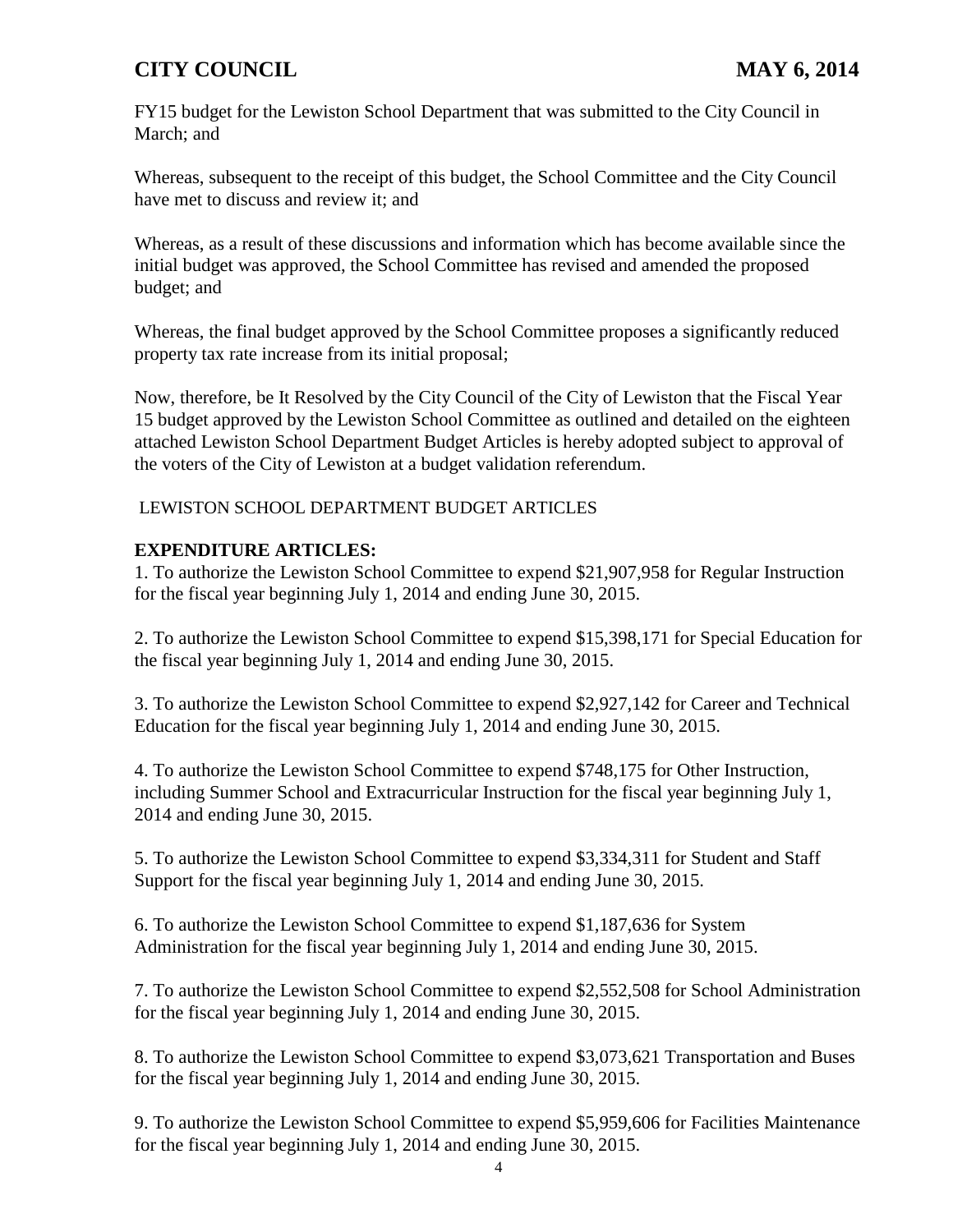10. To authorize the Lewiston School Committee to expend \$3,422,905 for Debt Service and Other Commitments for the fiscal year beginning July 1, 2014 and ending June 30, 2015.

11. To authorize the Lewiston School Committee to expend \$16,000 for All Other Expenditures for the fiscal year beginning July 1, 2014 and ending June 30, 2015.

#### **REVENUE ARTICLES:**

12. To see what sum the City will appropriate for the total cost of funding public education from kindergarten to grade 12 as described in the Essential Programs and Services Funding Act (Recommend \$59,924,770) and to see what sum the City will raise as the City's contribution to the total cost of funding public education from kindergarten to grade 12 as described in the Essential Programs and Services Funding Act in accordance with the Maine Revised Statutes, Title 20-A, §15688.

#### Statutory Recommendation \$18,152,708

School Committee Recommendation \$16,487,580

*Explanation: The City's contribution to the total cost of funding public education from kindergarten to grade 12 as described in the Essential Programs and Services Funding Act is the amount of money determined by state law to be the minimum amount that the City must raise in order to receive the full amount of state dollars. Note: Per PL2009, Chapter 571, the amount recommended by the school committee as the required local share for the FY2014-2015 budget may be no less than 88.84% of the Title 20-A, Section 15688 amount, in order to receive the full amount of State subsidy.* 

13. To appropriate the sum of \$1,033,324 for the annual payments on debt service previously approved by the City Council for non-state-funded school construction projects or non-statefunded portions of school construction projects in addition to the funds appropriated as the local share of the City's contribution to the total cost of funding public education from kindergarten to grade 12. *Explanation: Non-state-funded debt service is the amount of money needed to repay the annual payments on Lewiston's long-term debt for major capital school construction projects that are not approved for state subsidy. The bonding of this long-term debt was previously approved by the City Council.* 

14. To raise and appropriate the sum of \$0 in additional local funds for school purposes under Maine Revised Statutes, Title 20-A, section 15690.

*Explanation: The additional local funds are those locally raised funds over and above the City's contribution to the total cost of funding public education from kindergarten to grade 12 as described in the Essential Programs and Services Funding Act and local amounts raised for the annual payment on non-state-funded debt service that will help achieve the City's budget for educational purposes.* 

### **TOTAL SCHOOL OPERATING BUDGET ARTICLE:**

15. To authorize the Lewiston School Committee to expend the sum of \$60,528,033 for the fiscal year beginning July 1, 2014 and ending June 30, 2015 from the City's contribution to the total cost of funding public education from kindergarten to grade 12 as described in the Essential Programs and Services Funding Act, non-state-funded school construction projects, additional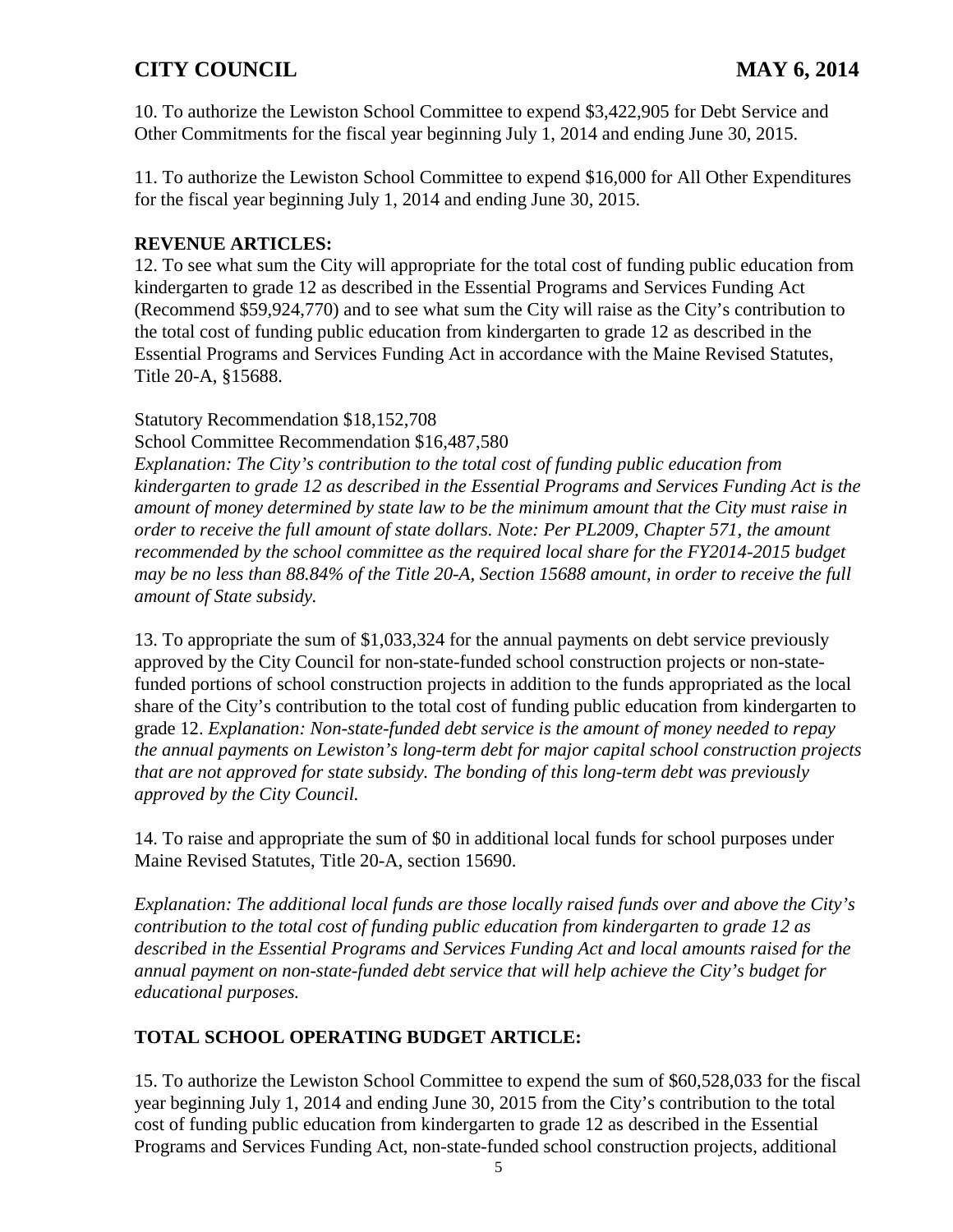local funds for school purposes under the Maine Revised Statutes, Title 20-A, section 15690, unexpended balances, tuition receipts, state subsidy and other receipts for the support of schools.

#### **OTHER REVENUES**

16. To authorize the Lewiston School Committee to expend additional State, Federal and other funds received during the fiscal year 2014-2015 for school purposes, provided that such additional funds do not require the expenditure of local funds not previously appropriated.

17. To authorize the Lewiston School Committee to accept the categories of funds listed below as provided by the Maine State Legislature.

| \$2,255,000               |
|---------------------------|
| \$344,000                 |
| 130,000<br>$\mathbb{S}^-$ |
| \$1,281,000               |
| 208,000                   |
| 595,000                   |
| 119,000<br>S.             |
| \$<br>98,000              |
| \$<br>38,000              |
| 39,000<br>\$              |
| \$5,107,000               |
|                           |

### **ADULT EDUCATION:**

18. To appropriate the sum of \$649,943 for adult education for the fiscal year beginning July 1, 2014, and ending June 30, 2015, and to raise the sum of \$420,862 as the local share for adult education, with authorization to expend any additional incidental or miscellaneous receipts in the interest and for the well-being of the adult education program. Passed – Vote 5-2 (Councilors Lachance and Dubois opposed)

### **CONDEMNATION HEARING FOR THE BUILDING LOCATED AT 111 PINE STREET**

This item was withdrawn from the agenda and will be brought forth at a future City Council meeting.

### **REPORTS AND UPDATES**

No reports or updates were presented at this time.

#### **OTHER BUSINESS**

Councilor Dubois asked about the property reassessment schedule and how often the city reassesses properties. The Mayor asked to have a workshop in June requiring that trash cans have lids and be covered to prevent trash from blowing around.